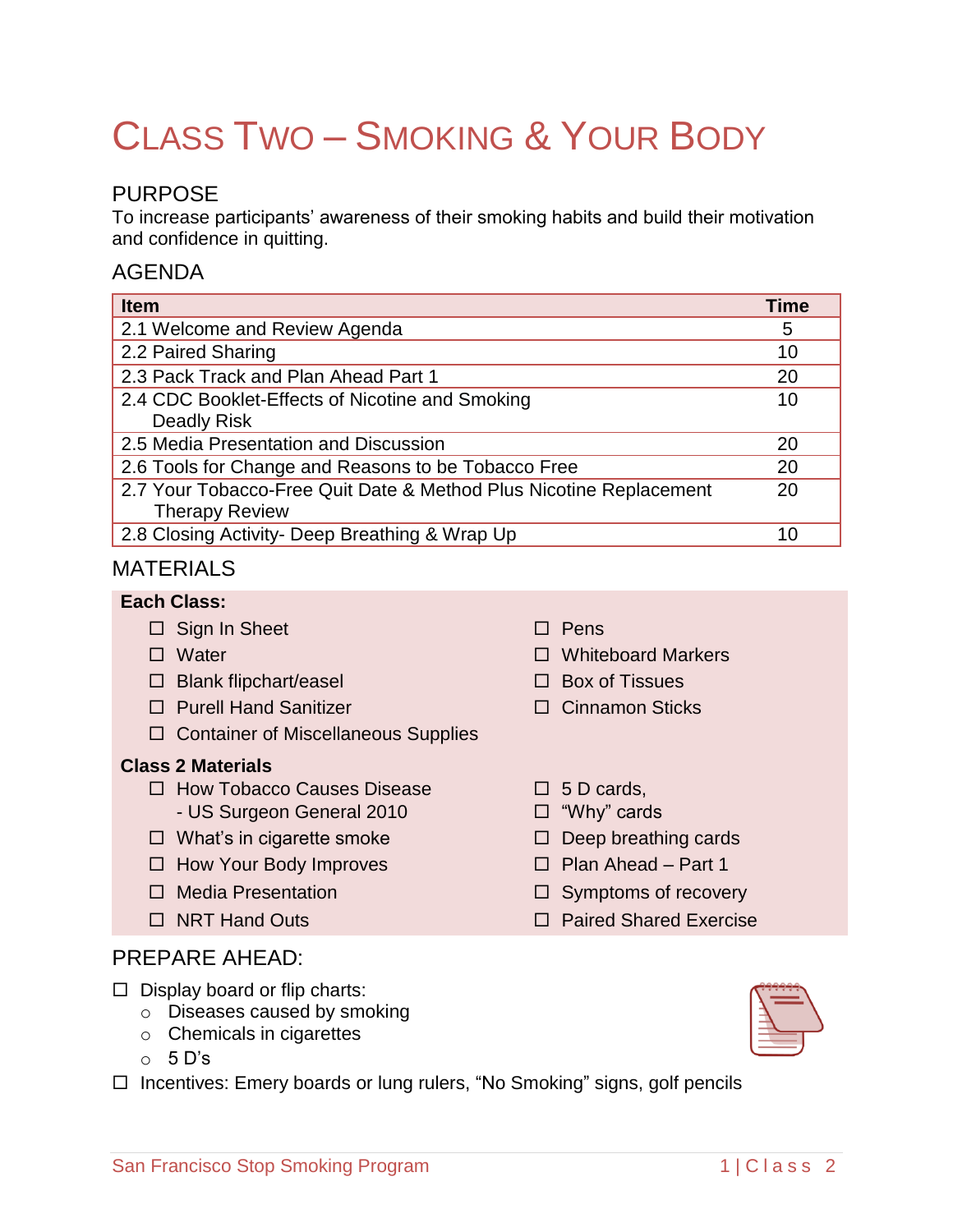# CLASS CONTENT

## **2.1 Welcome (5 minutes)**

- Give positive feedback for attending
- Explain purpose of session
- Review agenda

## *Facilitator Script:*

"The purpose of this session is to increase your awareness of your smoking habit and build your motivation and confidence in becoming tobacco-free. You might be having doubts about your ability to be free from tobacco, but we know you can do it by following this program every day. We're going to give you tools and support."

## **2.2 Paired sharing (15 minutes)**

- Pass out handouts
- Pair up participants  $(A \& B)$  and explain that this is a listening exercise:
	- o When person "A" talks, person "B" listens
	- o After 5 minutes, person "B" will talk and person "A" will listen.
- Give each person 5-7 minutes to share.
- Facilitator will say "Switch" to indicate when person "B" should start talking.

## **2.3 (a) Review Pack Track (20 minutes)**

## *Facilitator Script:*

Let's review the Pack Track activity you did at home last week to see what you've learned about your smoking habit. How many of you worked with Pack Track last week? What did you learn about your habit? Do you smoke more or less than you thought? Did the pack tracking lead you to cut down? Were most of your cigarettes high, medium or low need?

*Facilitator Note: Participants will share how the process went for them. Not all will have tried the Pack Track. As some share, use the notes below to deepen the conversation about creating a plan for their tobacco-free future.* 

#### **(1) If you circled mostly happy faces, you probably smoke to enjoy good times and relax. Think about when and where you smoke.**

**Questions:** What might you do instead?

*Ex. Spend more time with non-smokers, cut down on alcohol, go places where smoking isn't allowed with friends such as the movies.*

If you're going to be with smokers, what is your plan?

**(2) If you circled mostly blah faces, you probably smoke out of boredom or habit.**



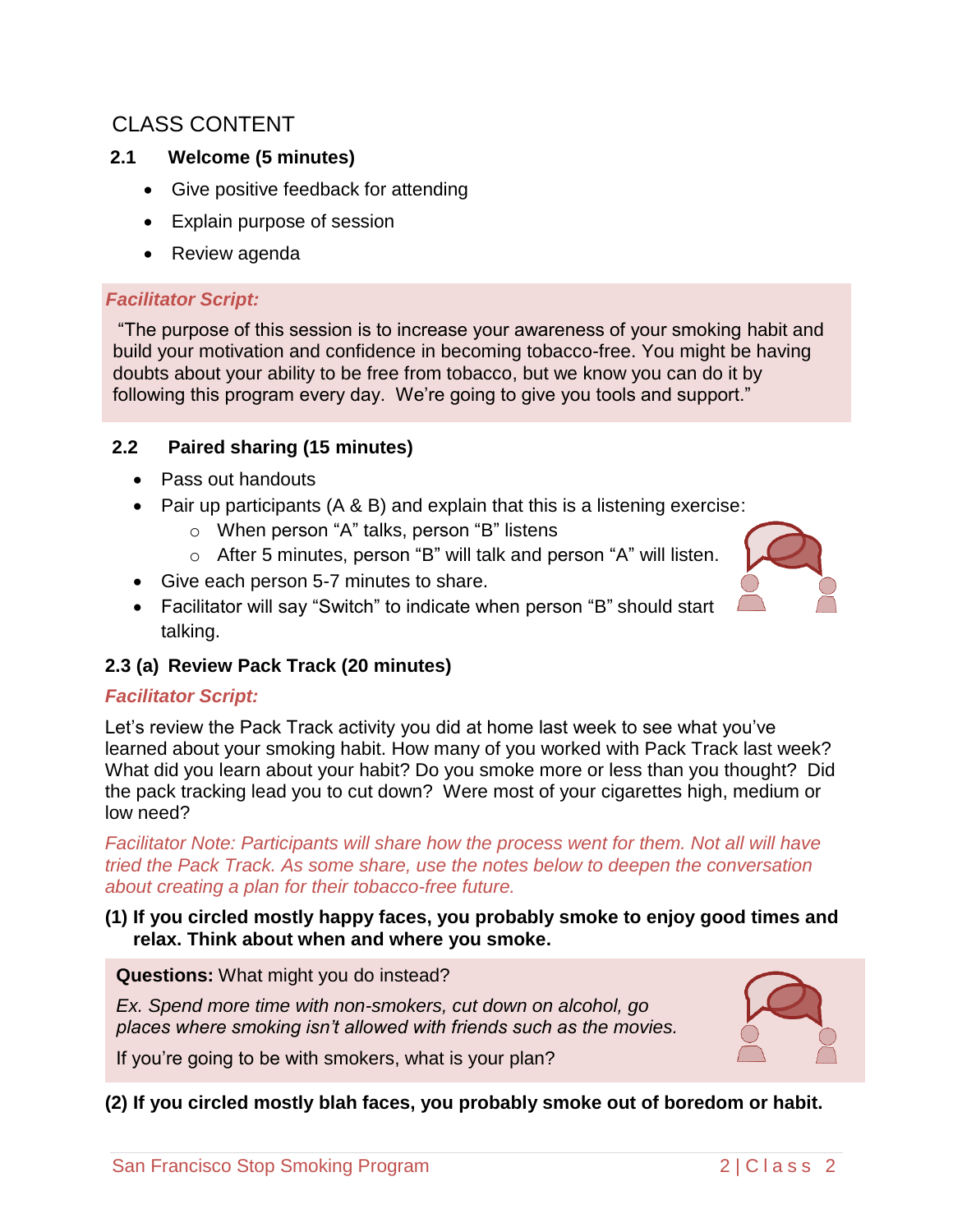#### **Question:** What can you do instead?

*Ex. Walk, do a puzzle, hold cinnamon stick, chew gum, call or visit a friend, do a hobby that keeps hands busy, say "I'm a non-smoker-I'm in charge." Carry a book, notepad, deck of cards instead of pack of cigarettes.*

#### **(3) If you circled mostly unhappy faces, you probably smoke mostly when you are sad, stressed or upset.**

These may be the hardest to give up – but you can do it! Realize that smoking never actually solved a problem or made a situation different. In the coming weeks we'll help you find better ways to deal with things like stress and anger.

#### **Question:** What can you do instead?

*Ex. Squeeze a ball, walk, deep breathe, talk or write about your feelings*

*Facilitator Script:* This week you'll continue working with Pack Track at home. Those of you who didn't try to do this activity, try it!

## **2.3 (b) Plan Ahead – Part 1 (5-7 minutes)**

Distribute "Plan Ahead Part 1" handout. Review with participants.

#### *Facilitator Script:*

Notice the cigarettes where you wrote YES in large letters. Pick the cigarettes that were most important to you and write down what you could do instead.

- Talk participants through the Plan Ahead Part 1 Sheet
- Give participants 5- 7 minutes to fill it out
- Encourage them to finish the handout at home

## **2.4 Effects of smoking and CDC Booklet (10 minutes)**

*Facilitator Note: Review the handouts and use the flip chart showing nicotine levels in the bloodstream while discussing how nicotine affects the body from head to toe.*

#### **Facilitator Key Points**

- There are over 7,000 possible chemicals in cigarettes. Many are poisons that can lead to disease. 70 of them are known to cause cancer. The more you smoke the more damage it can have on your body
- Nicotine is the highly addictive, psychoactive substance in tobacco. Cigarettes were designed by the Tobacco companies to be addictive. Nicotine goes from your lungs to your heart and brain within 7 seconds.
- Poisons in cigarettes weaken your body's ability to fight cancer and can even encourage cancer cells to grow.





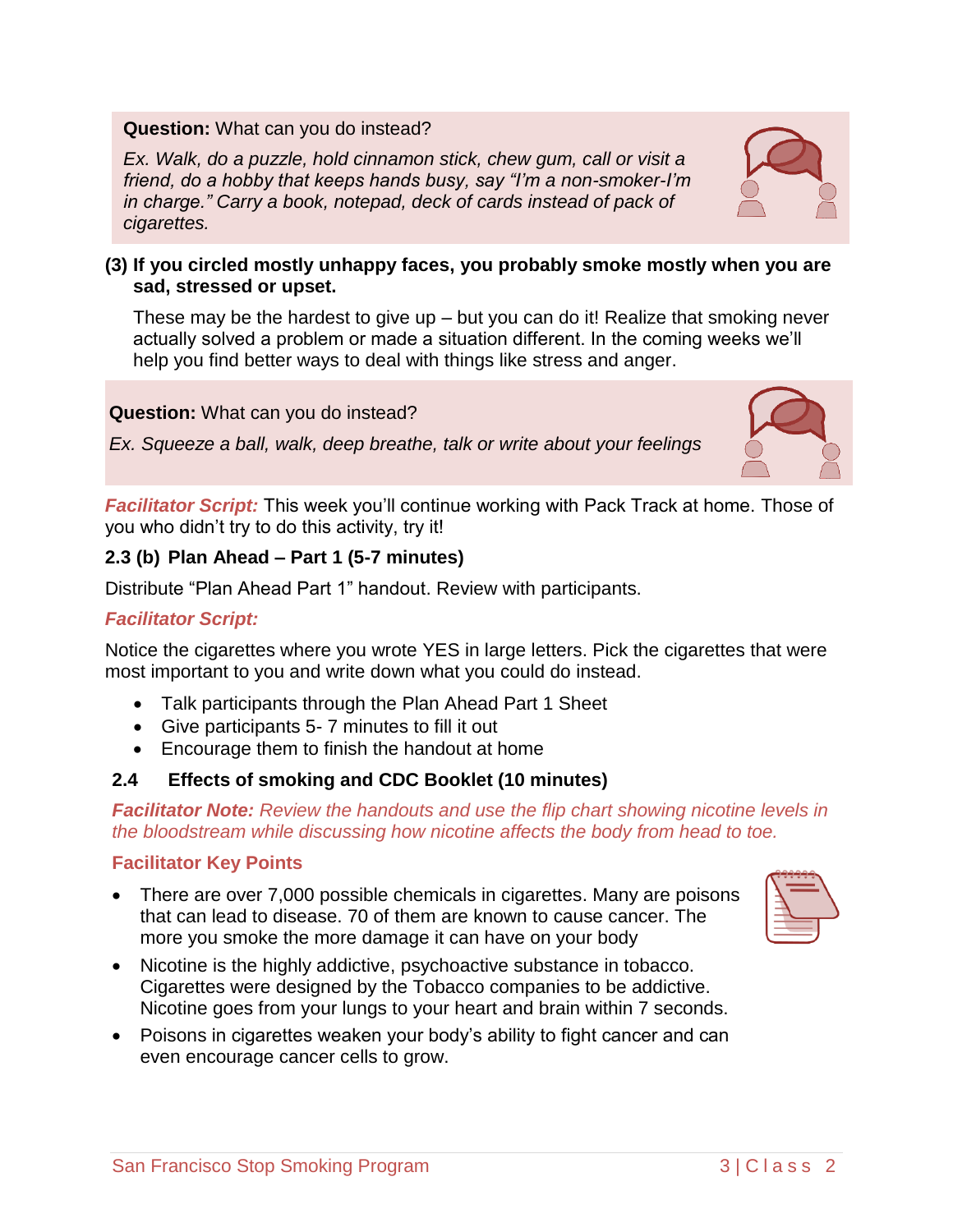- Smoking changes your blood by making it stick together and form clots which can be deadly. Smoking also causes plaque buildup in your arteries which then can lead to a heart attack
- Smoking harms your respiratory system from your mouth all the way to your lung. Smoking causes lung emphysema and chronic bronchitis.
- Cigarette smoke replaces oxygen with carbon monoxide, so smokers have less oxygen delivered to the cells of the body. That is one reason that deep breathing is an important tool for you.
- Smoking increases your chance for type 2 diabetes and makes it harder for people who have diabetes
- Even though smoking is harmful, your body adapts to smoking and becomes addicted due to nicotine. When you don't smoke, withdrawal begins and you feel a craving. When you get below the comfort level of nicotine molecules in the blood, cravings grow. This explains why smokers feel "relaxed" when they smoke - smoking stops the nicotine withdrawal symptoms. That's why the first cigarette of the day is often "the best" - it's stopping withdrawal symptoms.
- The brain "learned" to respond to nicotine. Now it can learn to respond to new, addiction-free cues and feel good. Moving your body, eating something yummy and healthy and trying something new and exciting are some good ways to stimulate "feel good" receptors in the brain."

## *Facilitator Note:*

*Inevitably someone will ask: "Why are these chemicals in cigarettes?" or "Why doesn't the government make cigarettes illegal?"* 

- *Point out that when they quit they will be denying the tobacco companies control over their lives; taking action and putting them-selves first will be their way of taking their lives back.*
- *One option is to have them say in unison: "I'm turning my anger into ACTION." Have the class create and say out loud positive affirmations here.*

## **2.5 Media Presentation (20 minutes)**

## **Facilitator Key Points:**

- Use PSA videos from various Health Departments, Center for Disease Control, or other reputable sources.
- Explain that the videos are fact-based depictions of what happens to your body when you smoke. The videos may be graphic and shocking. Tell the participants that there will be time to discuss the videos afterwards.
- Give people permission to take a bathroom break if they do not want to watch these videos
- After the videos allow them to ask questions. Remember to validate and empathize with their feelings.







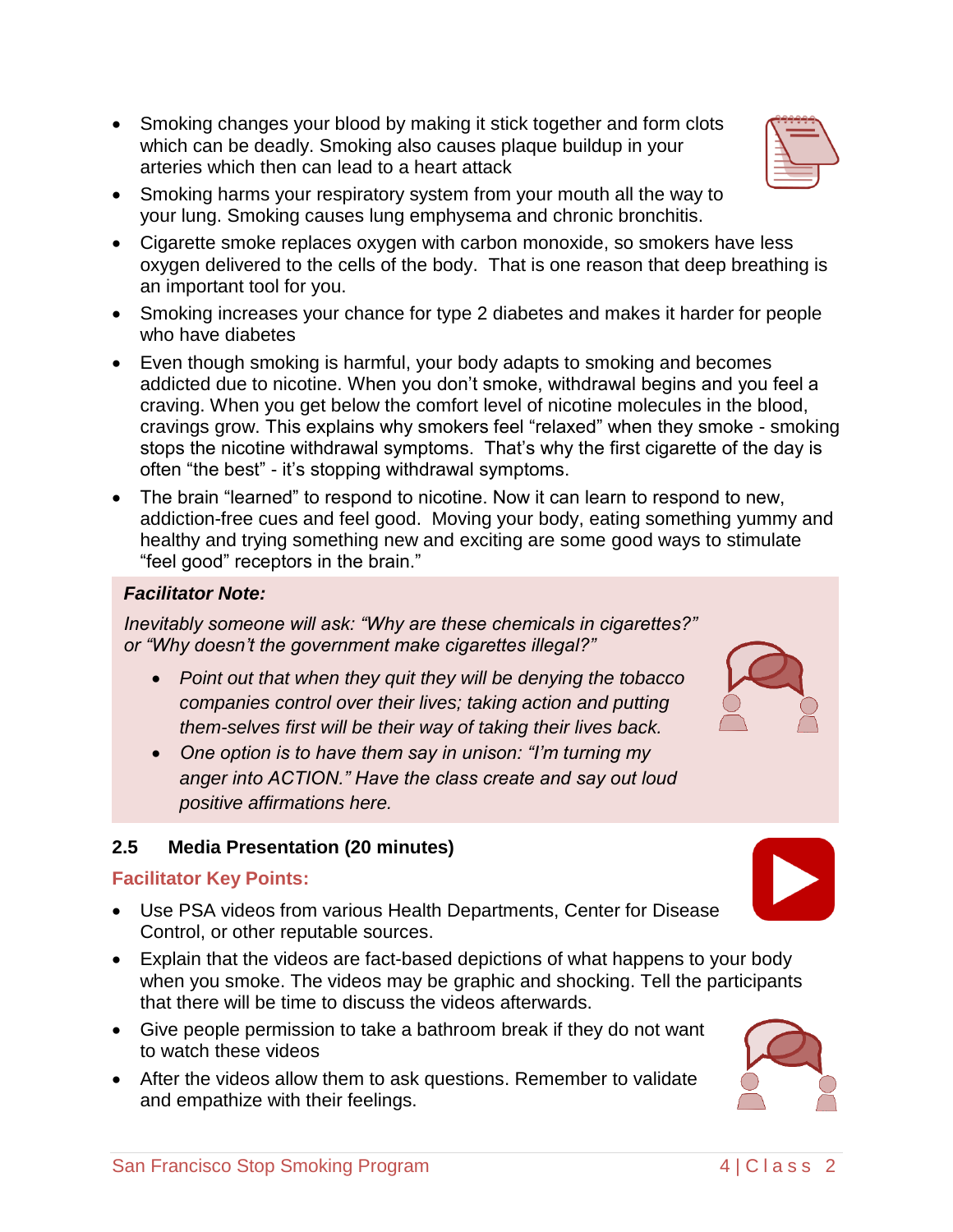## **2.6 Tools and Reasons to Be Tobacco-Free: 5 D, Deep Breathing Cards, Symptoms of Recovery (20 minutes)**

### **5 D Cards**

Introduce the 5 D's and discuss trying them when they feel the urge to smoke. Tell the participants to keep the card with their cigarette pack and to break the connection between having a thought, or feeling, that they would like to smoke and the action of lighting up

#### **Deep Breathing Card**

 Discuss the benefits of deep breathing (relaxation and physical well-being). Point out the deep breathing card in their folder and review. Lead the group in a deep breathing exercise, emphasizing the importance of abdominal breathing.

#### **Symptoms of recovery**

Review materials on symptoms of recovery and how to cope with these symptoms, such as insomnia.

#### *Facilitator Script:*

*Keep in mind that these symptoms are positive signs that your body is healing and recovering from many years of smoking.*

#### **Group Discussion Question:**

Staying focused on your desire to quit will help you overcome the urge to smoke. Last week you wrote down some reasons you want to quit. Would some of you share some reasons with the group?

## **2.7 Tobacco-Free Date & Quit Methods/NRTs (20 minutes)**

Ask each participant what their tobacco-free date is and their chosen method

*Facilitator Note: record these for yourself - write on sign in sheet next to their names. This information will come in handy if you are doing follow-up calls, if you are adding the information to their patient chart, or if you interact with the participants outside of class.* 

- Distribute the handouts on the patch, gum, lozenge and medications.
- NRT is meant to ease the physical discomfort of nicotine withdrawal but it will not do the work for you. It takes care of the physical addiction but does not address habit and psychological dependence of smoking.
- Give an overview of how the nicotine replacement and medications work.
- Emphasize that with or without NRT, they need to pay a lot of attention to changing their behaviors to successfully stop smoking.

**Positive statement:** *Have everyone stand tall with feet firmly on the ground and say, "I am a Non-Smoker!"*